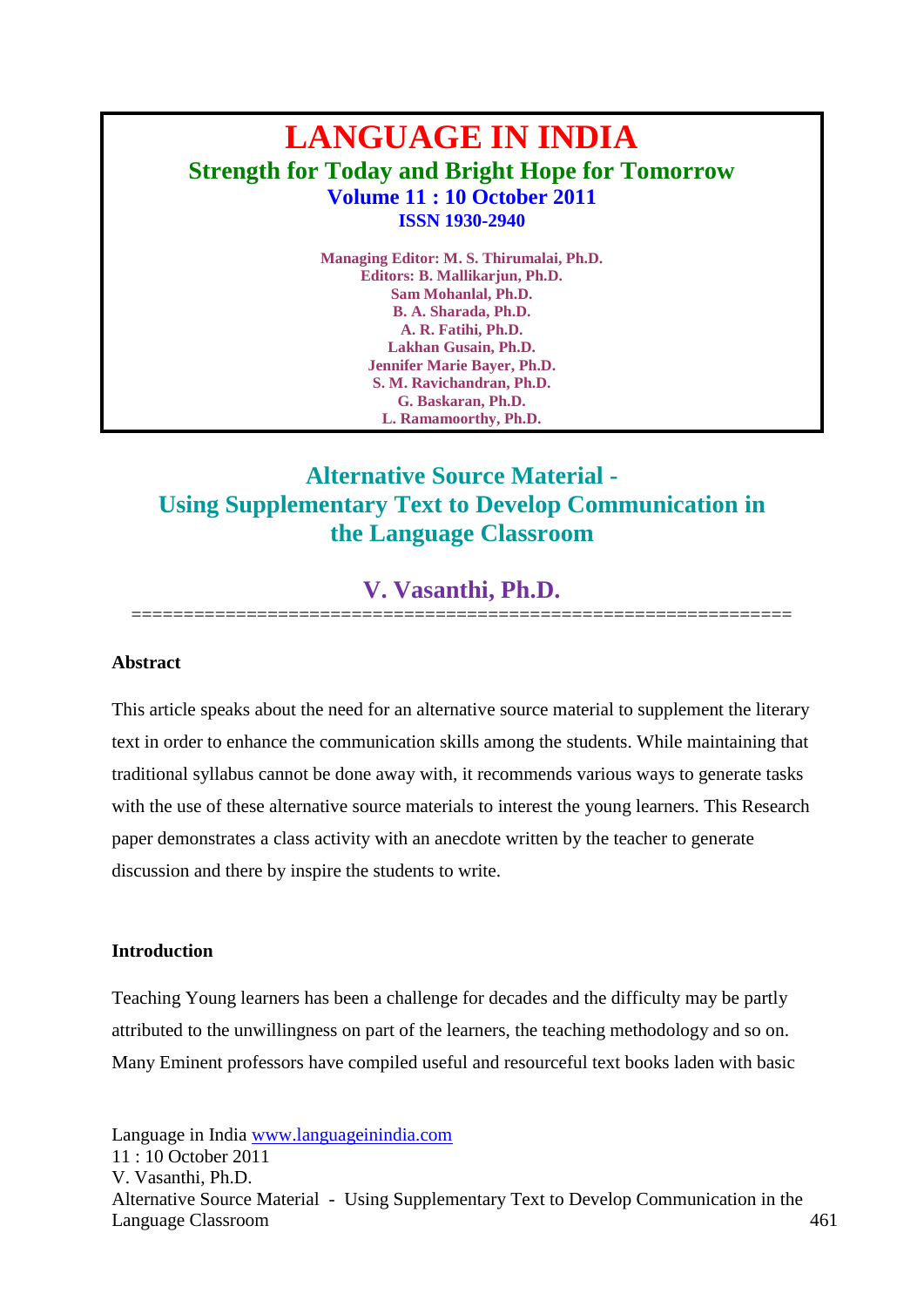values that offer the students a wide range of knowledge, there by developing their vocabulary and grammar.

Teaching English Language through Literature is a wonderful concept, which when applied properly will be a veritable wholesome meal not deficient of any nutrients. But just like making a child eat the right kind of food required for his essential growth, teaching English through the traditional syllabus becomes a challenge for the teachers.

The main reason for the failure is the drudgery experienced by the students in the class room. Outstanding professors have made the task enjoyable by applying innovative methodologies. But many average teachers fail in this task due to the disinterest and loathing on part of the students towards the subject material. Even though the text book cannot cater to the individual likings of the students, choosing varied source materials which have relevance to the young learners will stimulate thought and discussion and evoke a better indulgence among the students.

On the other hand the traditional syllabus gives less scope for interaction and discussion (in the case of an average teacher) and there is a need for an alternative source material. The teaching of the four skills becomes easy and viable if the source materials are chosen in a manner so that each material teaches a specific skill or two.

However, it cannot be said that these alternative source materials can substitute a regular text book, the importance of which cannot be lost in the pursuit of innovation and which is responsible to inculcate certain values among the student community. These only act as a supplementary material to enhance the learning of four skills.

# **Different Kinds of Source Material**

While supplementing the source material, a fluid text provides scope for the teacher and the students to choose their subject material and depending on the preference of the students, the teacher may handpick these materials. They can be of any nature, a user manual or a recipe and with accordance to the interest of a particular group, different kinds of such material can be chosen. Some common source materials are discussed below.

# **Articles**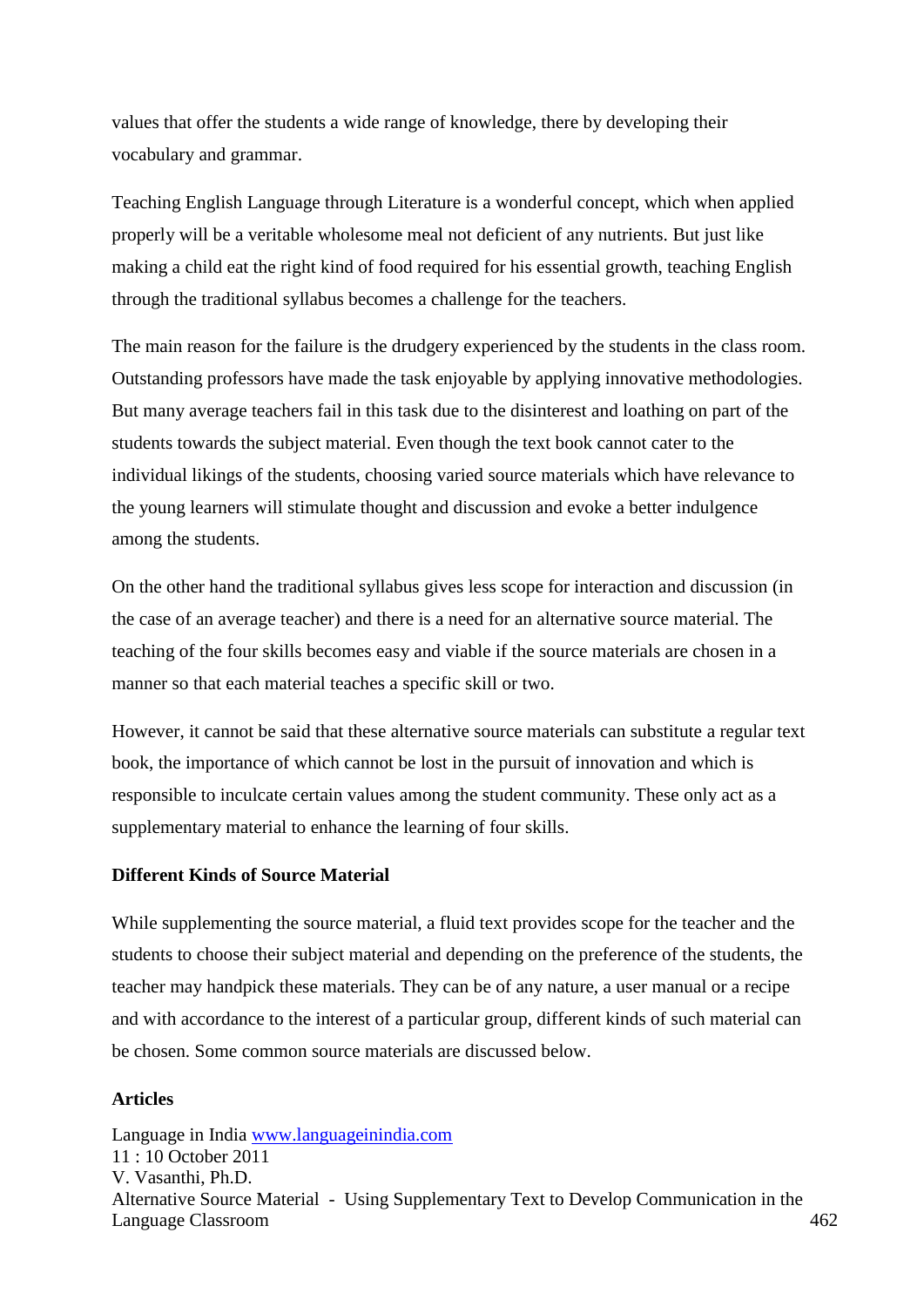Using articles published in a reputed daily or a magazine is not new to the English Language Teaching. Yet the choice of the articles makes a lot of difference and is needless to say that good articles inspire students and make them respond. Once a good article is chosen which has enough relevance and interest to a student, the tasks should be carefully planned so that the source material is not treated as yet another regular text. Short articles are more effective and in cases where a lengthy article seems to be interesting, it can be edited and used.

Another intelligent way of using articles as an alternative source material would be to assign the students the responsibility of bringing their own article to the class room. In this case the students may appreciate the democracy and may feel important and responsible while selecting them. Some general tasks can be planned in a haphazard manner after the articles are brought to the class room or the teacher may take a day or two with the articles submitted by the students.

There are chances that the student may pick the easiest one in the place of an interesting one. To tackle this, the student may be given an opportunity to conduct the activity in the class with the teacher's guidance.

#### **News Stories**

News stories are different from other articles in the sense that they follow an inverted pyramid pattern where the lead, which is the most important line beyond which the readers may stop reading, comes before others. They stimulate discussion and different news stories can be collected according to the interest and aptitude of the students. News stories which stimulate an intellectual discussion on current affairs can be chosen along with those that give them enough scope to speculate, imagine and articulate. Various innovative activities can be woven around a news story using creativity. Writing a short story based on a news story dealing with a theft or murder may thrill the student and boost his adventurous spirit there by making him explore his writing skills.

#### **Anecdotes**

Teaching English Language through literature has been a challenging and devouring experience especially when it comes to an interaction with the students based on certain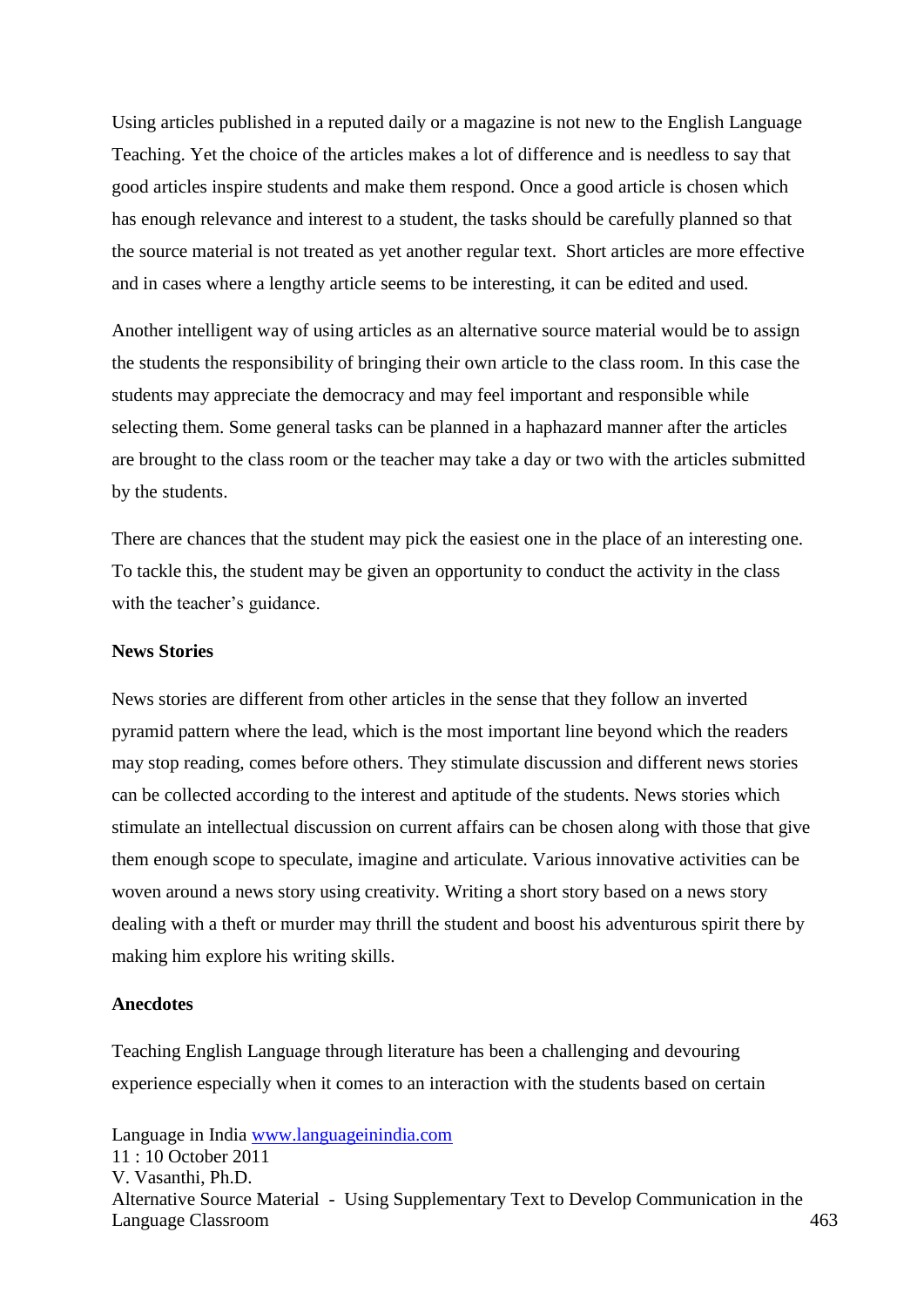problems and issues underlying life generally. Here the teacher is not a mere facilitator to acquire language but also a mentor, incorporating the logic of 'friend philosopher and guide'.

Anecdotes according to the dictionary terms are short, interesting amusing stories about a real person or an event. They are an appropriate tool to hold the interest of the young learners. The choice of the anecdote and the tasks woven around them can take a teacher a long way in developing speaking skills of a student. Anecdotes are special because, one story links the students to another incident or a person, evoking trains of thought.

#### **Interviews**

Interviews always interest the students and more so their favourite personality being interviewed increases their inquisitiveness. The interview of eminent personalities are really absorbing which sums up the celebrated and endearing personality, his life, vision, principles, likes, expectations, ideas, thoughts, grievances and suggestions. It brings the personality close to the students and makes them either defend or contradict the personality. In most cases, the personality is presented in a new perspective which may be so far unknown to the students and they may be willing to share their feelings about the same.

# **Travel Guides**

Adventure and travel excite a young learner to a great extent and the students readily cooperate and complete the tasks whenever these topics are discussed. Any extract from an advertorial in a news paper or a travel guide can be chosen and the number of tasks can be made varied and interesting for a student. These articles invoke a lot of creativity in the students. Some role plays and conversations can be attempted by the students which would provide them with some life coping skills like making calls of enquiry, bookings, reservations and so on.

# **Film Reviews**

Language in India [www.languageinindia.com](http://www.languageinindia.com/) 11 : 10 October 2011 V. Vasanthi, Ph.D. Alternative Source Material - Using Supplementary Text to Develop Communication in the Language Classroom 464 The popularity of films need not be reinstated and the students are more than ready to speak on the issue. The structure of a film review is not important here and a mere discussion on some associate topics will take a long way in honing the four skills of the student. The tasks may not be just woven around a film review and can be variegated and even extended to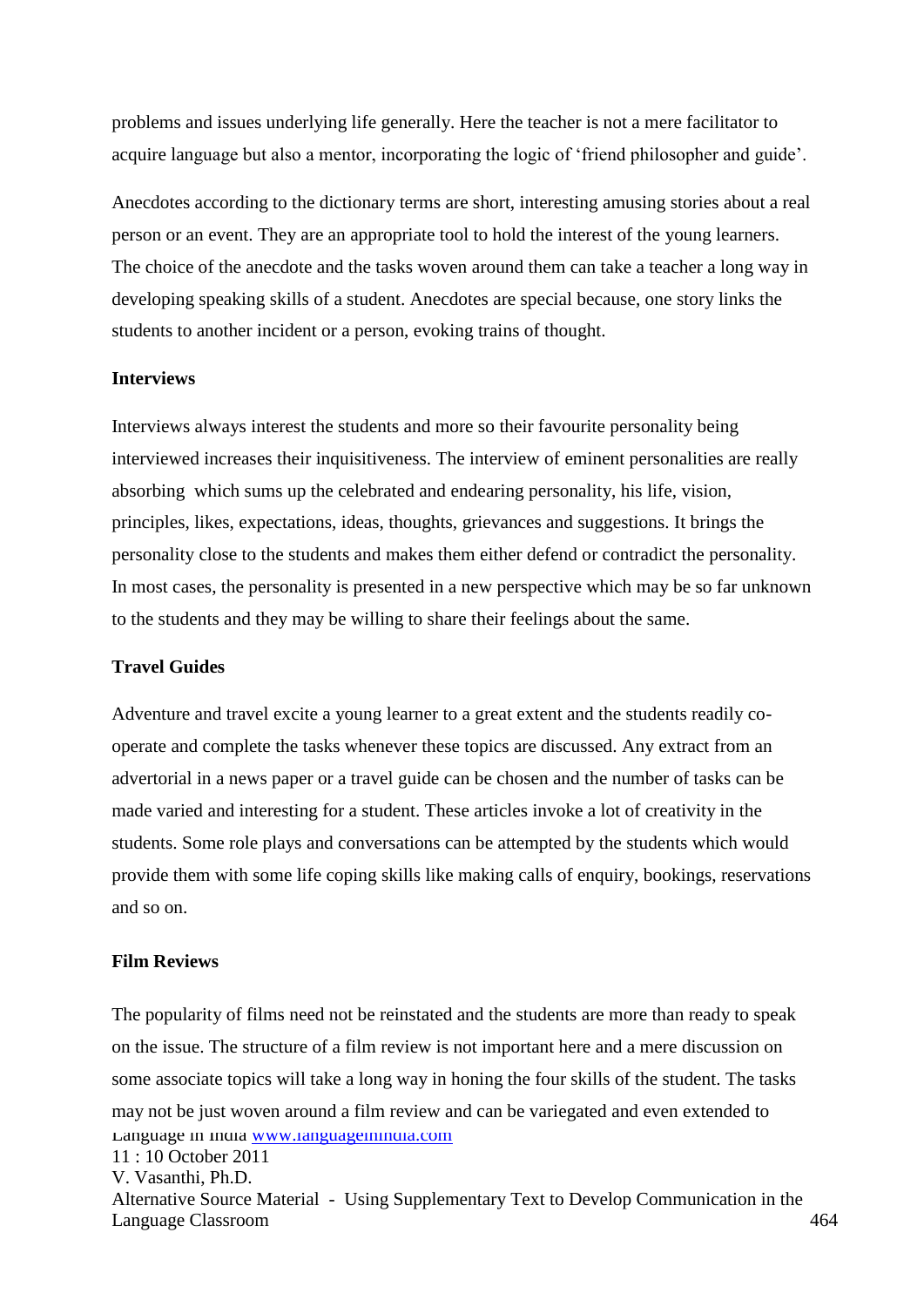précis writing and note-making. A note on the movies can be added to furnish the students with necessary information on the movie. A few other movies may be screened and reviews may be brought out in the class.

#### **Online Sources**

We live in an era of modernisation and innovation and it cannot be denied that technology plays a very important role in learning and development. Any of these above said sources can be made available on line and in the case of a virtual classroom, the results are better as the source material can be readily accessed by the students and teacher without any difficulty. The teacher can create a blog and generate a discussion which can be carried beyond the class room with genuine interest. Written tasks can be carried out and submitted in a better way, curtailing on the possibilities of the misplacement of the stacks of paper or a notebook.

#### **Some Advantages**

Some text books used in certain institutions fail to interest the students and they are common for a large number of students and provide less choice for the teacher as he cannot be assured that the lessons will interest all the students in the same manner. In the case of using alternative source material, the teacher and students pick the subject material on their choice and the teacher can know the pulse of the students after trying a few source materials in the class.

A printed text book instils a fear among the students and its absence is welcomed by most students. Moreover the learning takes place in a student- friendly fashion where no memorising is required.

They offer variety in a language class room by way of discussion of all and sundry; the plight of an orphaned child in the street, the scandals happening in various institutions, the trends in fashion, technology and the box office status of various movies.

They have more relevance to a student than Shelley or Shakespeare and thus students react and respond in an interactive and competitive way to the topics discussed in the class room.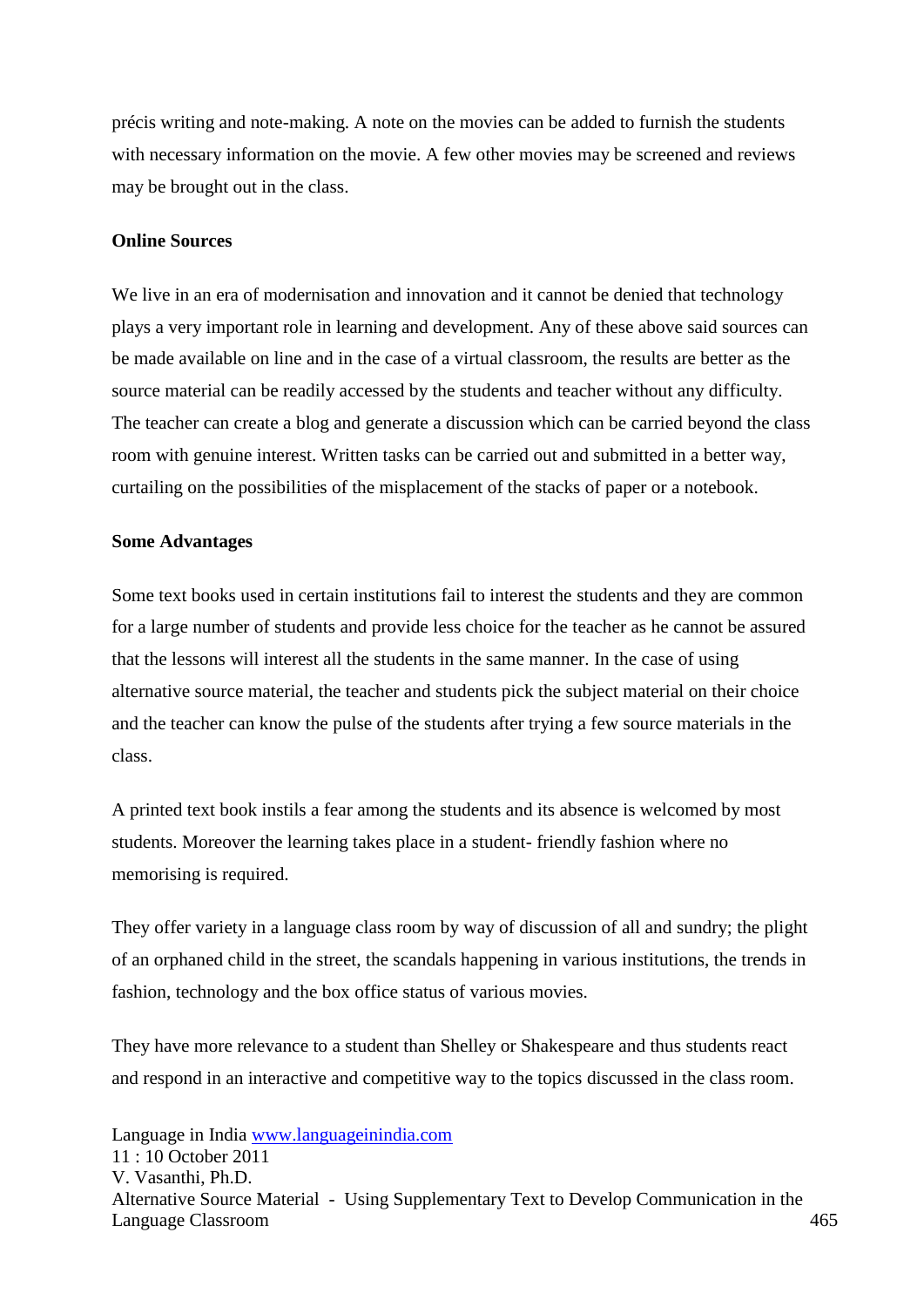#### **Removings Some Blocks**

Some problems, nevertheless will taunt the teacher and these may be owing to several reasons

The time, freedom and effort on the part of the teacher determine the success in training a particular set of students with language and skills. In most of the cases the young learners seem to be disinterested in the class however resourceful and talented the teacher may be. If this problem has to be solved, a change in the assessment pattern should assist the teacher in the class room to carry out the activities. In many autonomous institutions, two written continuous assessments are administered and an assignment is usually submitted. The assignment or the third component gives freedom to the teacher in assessment. Though it is only a small percentage, yet it can be exploited to the maximum by the teacher.

This alternative source material can be used as a tool for testing as part of a third component ( In some colleges the internal assessment comprises of one or two tests based on the text book and a third component) or a text for an elective with limited hours aiming to provide some skills to the students.

The assessment plays an important role in the student participation. The traditional mode of written assessment, testing the ability of the students on how well they could remember the content is a big handicap, which gives less choice to the teacher in testing. The tasks discussed at the end of the source material can be made to be completed by the students and the assessment can be taken care of as well. One of the drawbacks is that the fear of performance makes the students nervous in this case and a reassurance by the teacher and a lenient valuation are mandatory to make this alternative source material a success.

# **Illustration**

The source material that has been used for illustration is an anecdote. This particular material may interest women students as it deals with the transformation of a girl into a woman, her sympathy towards a tragedy turning into empathy as her life changes. The tasks woven around this anecdote pave way for discussion and creative writing.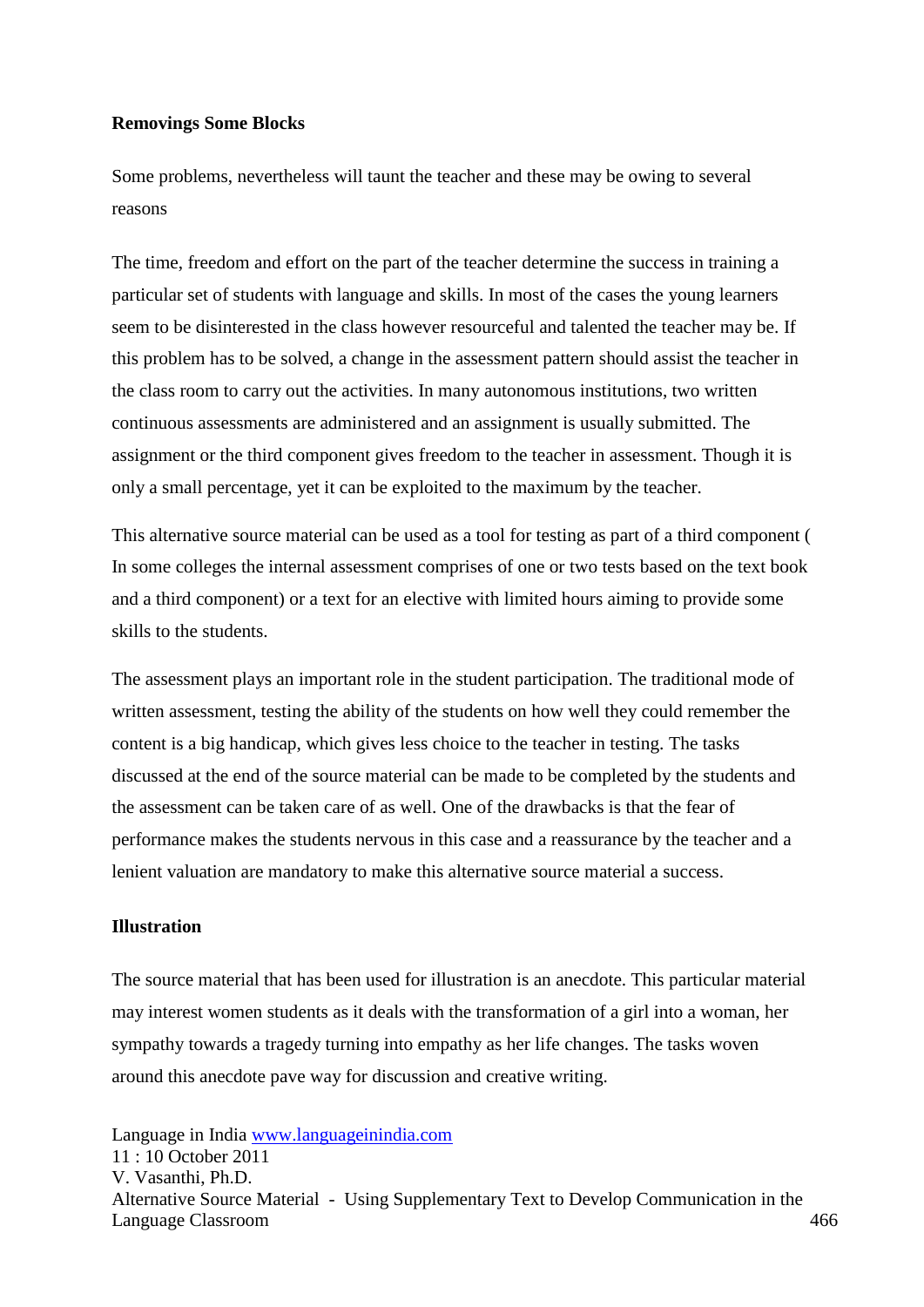#### **Anecdote**

It was just one of our summer vacations and we were as excited as ever. I don't remember exactly the year it happened and the particular journey from Madras to Tanjavur, as many such journeys overlap my memory. The other events that happened during the vacation do not stand out in my memory except this one. Like other vacations, we must have worried our grandmother, played with our friends in the village, and run to the temples for Prasadham and dipped in the patches of Cauvery not minding the buffaloes which were on the other end. This was an unforgettable incident that happened on the day after a special function in our village for which people had gathered from other towns. The small village was bustling with people and we were dressed up for the occasion as usual with a Pavadai, Chattai and Rettai pinnal with Malli and Kanakambaram flowers. Grabbing every one's attention was a baby girl called Ramya, of around 5 years, who was prattling throughout the event and endearing everybody. The next morning was a fateful and black Monday that no one in that village would ever forget. The small girl Ramya had died due to a venomous sting of a strange insect called 'Jalasandhi'. Our mother ordered us to stay in the house and attended the funeral. The house of the deceased was thronged by people who were Crying and wailing and expressing their grief. They were talking of the remote possibility of the poisonous insect making its way into the house, the gruesome fate and the god without mercy. We, as children did not empathize with the victims and with a numbness, crowded around the house to get a glimpse of the happenings inside the house and waited to see with some strange inquisitive nature, the baby girl being carried out. We were totally 'unfeeling' and the scene we witnessed did not make us cry but got glued into our memory like a photograph which stays even today. The father of the child was carrying her in his arms and she was beautifully dressed with an exquisite dress with Malli and Kanakambaram flowers adorning her side knot. This scene still stays in my mind and when I grew up I realised that the intensity of emotions increased during several stages of my growing up and finally the mute scene which had stayed passive for long was re evoked in my memory after I had become a mother. I had left my daughter unattended for some time and when I came back to her, saw a strange insect which looked like a spider that had

Language in India [www.languageinindia.com](http://www.languageinindia.com/)

11 : 10 October 2011 V. Vasanthi, Ph.D. Alternative Source Material - Using Supplementary Text to Develop Communication in the Language Classroom 467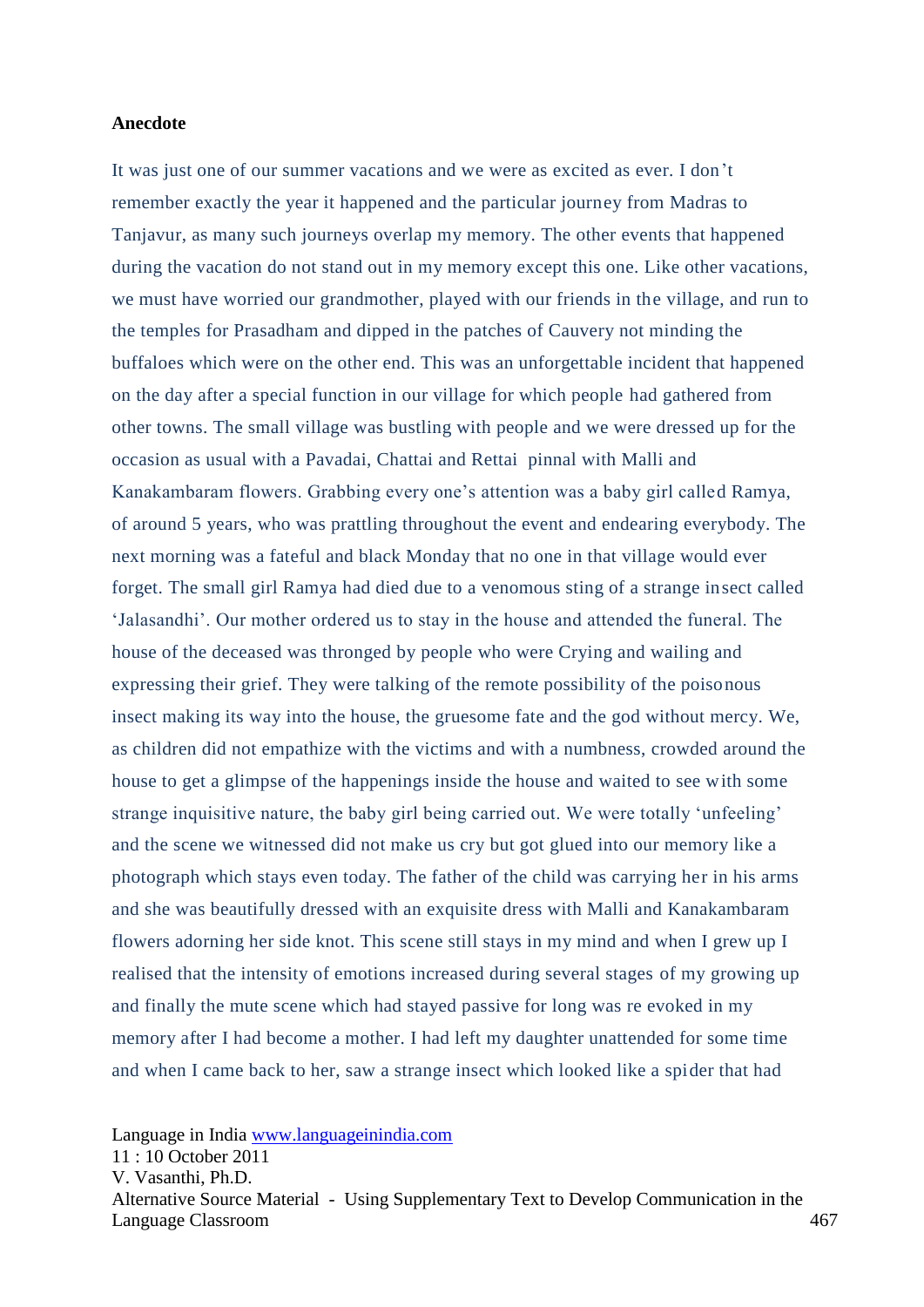crawled into her sheets mysteriously. I held my baby close to my bosom not wanting to lose her and that moment I knew what it would have been for Ramya's parents.

# **Notes**

- 1. Prasadham- Food offered at the temple after a portion of it being served to the deity.
- 2. Pavadai and chattai- a long skirt and a blouse
- 3. Rettai pinnal- a double plait
- 4. Malli Jaasmine flowers
- 5. Kanakambaram- a kind of flower in the colour of brick red without fragrance.

# **Tasks**

- 1. Recall some of your summer vacations filled with fun and excitement.
- 2. The biggest danger of life is that certain disasters strike suddenly and ruthlessly. Carry out an extempore on this topic.
- 3. Some scenes never leave the mind and stay in the subconscious to influence people. How far do you think this is true? Do you have any such incident to report?
- 4. Sympathy and empathy are two different things. Comment.
- 5. How does the imagery of the flowers worn in the hair create trains of thought to this speaker?
- 6. Attempt writing an anecdote on any unforgettable incident in your life.

# **Conclusion**

Thus, it can be inferred from this article that using alternative source material provides a new dimension to the language class room by bringing in variety and fun and motivating the students to write. If creative writing should be developed among students, source materials should be chosen carefully and innovatively to excite them and move them to action.

=============================================================

Language in India [www.languageinindia.com](http://www.languageinindia.com/) 11 : 10 October 2011 V. Vasanthi, Ph.D. Alternative Source Material - Using Supplementary Text to Develop Communication in the Language Classroom 468 V. Vasanthi, Ph.D. Lecturer Department of English Loyola College